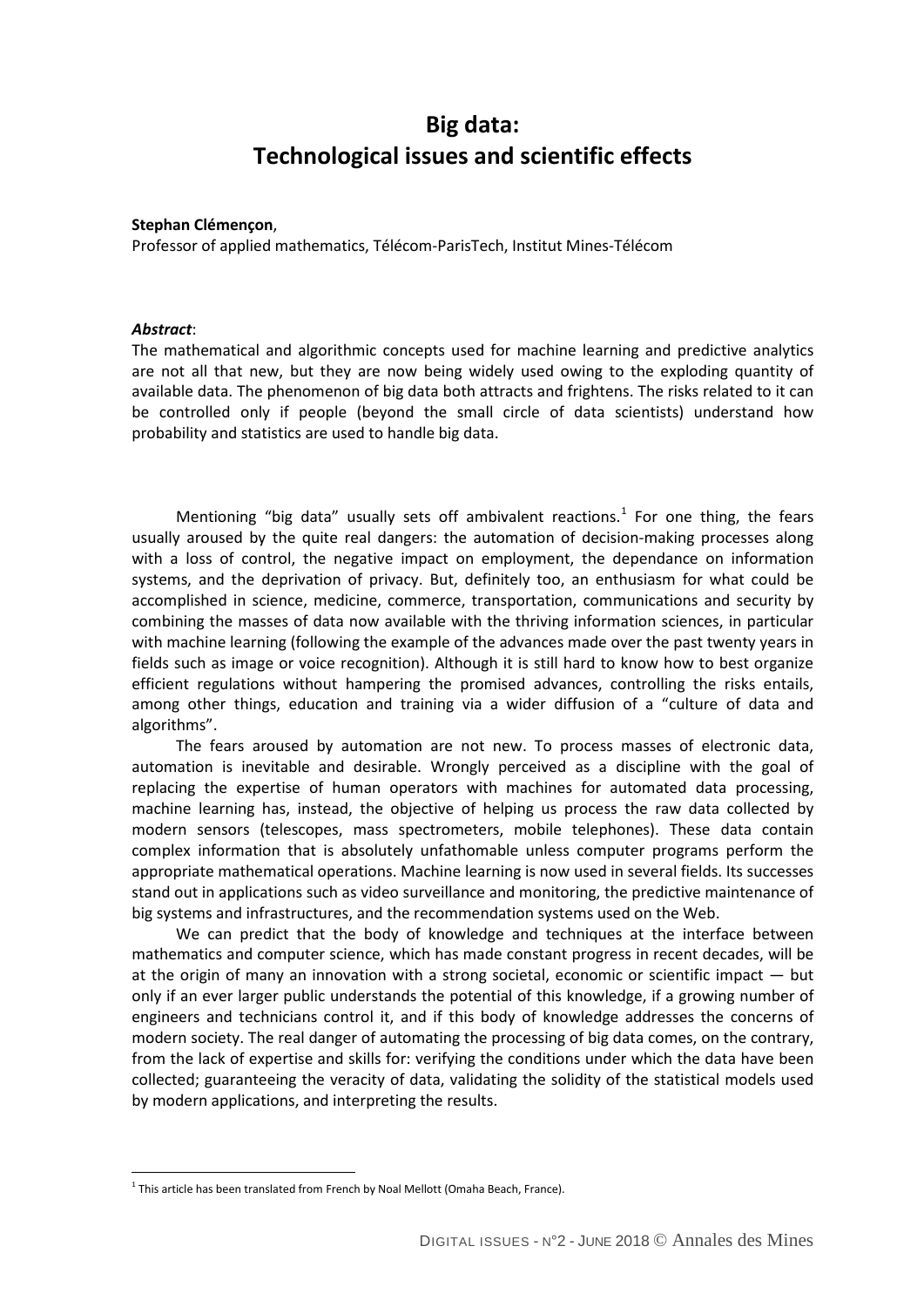## The paradigm of statistical learning

The recognition of patterns is one of the best examples of big data's impact. This application of artificial intelligence is most frequently mentioned to illustrate the efficiency of solutions such as computer vision, or the automatic recognition of speech or handwriting.

The mathematical and algorithmic concepts used to develop intelligent systems are far from new. Most of them date back more than half a century, but have undergone significant improvement since then.

In all these problem areas, the machine's task is to take as input a datum *X* and to automatically recognize (with a minimal margin of error) it as belonging to the category *Y*, specified in advance as being a possibility for *X*. In biometrics for example, *X* might be an image in pixels or a sound signal; and *Y*, the identity of the person on the image or in a recording of the voice. This technology is being deployed for assistance with medical diagnoses (or prognoses) or for the risk management of loans. We realize that, when the input *X* is less of a determinant of the category *Y*, the expected margin of error will be much higher in these fields than in biometrics. Pattern recognition is a predictive problem insofar as the rules have to be both applicable by using the available software databases and capable of minimizing the errors made when using training data that contain past instances (*X*, *Y*). Furthermore, these rules must efficiently predict the label *Y* for any new input *X* of instances that have not yet been observed but come from the same statistical population as the examples in the training database (It is, of course, always easy to "predict" the past). This is the predictive rule's generalization ability.

Formulating the problem of learning a rule relies, naturally, on the language of probability. And solving the problem in practice means selecting a predictive rule using an optimization algorithm that operates on a given class of rules to be tested and minimizes a statistical version of the calculated probability of error using examples stored in the training database. The mathematical theory formulated by Vladimir Vapnik at the end if the 1960s proves the generalization ability of the rules designed in this way, under condition that the classes used for machine learning are of a controlled degree of complexity. The validation framework that this theory has provided to statistical learning methods corresponds to a very active current of research at the interface between several disciplines (mathematics, computer science and, too, the cognitive sciences).

### The impact of big data

Even though the fundamental concepts of machine learning and certain algorithms (such as neural networks) had been worked out by the end of the 1970s, machine learning did not start its rise toward the success it now has till approximately a decade ago: the start of the "big data era". At the time, one major impediment was the scarcity of electronic data, since data were usually collected with expensive sampling methods. Another impediment was related to the limitations on memory and on the computational power of machines, which kept us from implementing optimization programs that could operate on vast classes of rules so as to make machine learning efficient.

In many situations, the low predictability of the rules produced through machine learning could be attributed both to the stochastic error stemming from the small number of examples used for the learning process and to the crudeness of the predictive models that formed the classes to which the optimization programs were applied. The technological blocks used to build the Web, such as distributed file systems (using Hadoop or programming languages such as MapReduce), set the conditions for considerable progress in collecting and storing data and in the distributed, parallel, processing of masses of data. Megadata from the Web — the enormous libraries of "labeled" images, sounds or texts accessible via the Web — can be used as a vast set of training data for programs of content recognition. Thanks to the advances made in managing